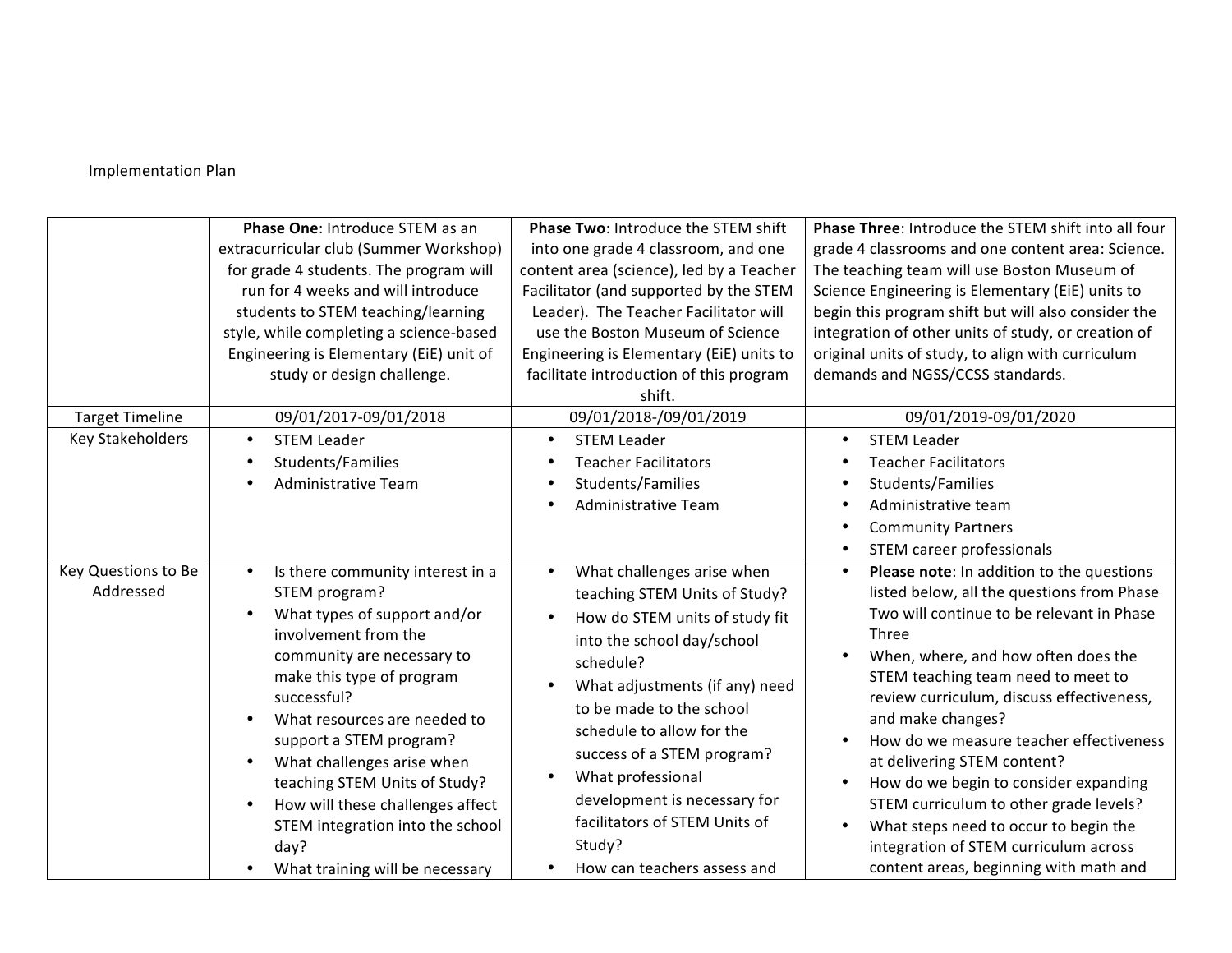|                                                 | for facilitators of STEM Units of<br>Study?<br>How do STEM units of study<br>align with grade 4 curriculum<br>standards?<br>Are students interested and/or<br>engaged in STEM Units of<br>Study?<br>How can different learning<br>needs and/or styles be<br>addressed in the STEM model?<br>How can student progress and<br>achievement be measured and<br>assessed in a STEM model? | measure student progress in<br>the STEM classroom?<br>How do STEM units of study<br>align with school and district<br>goals?<br>What (if any) modifications<br>need to be made to improve<br>STEM alignment with school<br>and district goals?<br>What resources are needed to<br>support the integration of<br>STEM into the school day?<br>How can technology be<br>meaningfully integrated into<br>the school day?<br>How can a teacher measure<br>his/her effectiveness as a<br>facilitator of instruction as<br>opposed to a deliverer of<br>content? | art?<br>What does vertical alignment look like<br>with STEM Curriculum?<br>What community partners, professional<br>leaders, and/or field trip opportunities can<br>be used to supplement and/or enhance<br>STEM education at our school?<br>How can we meaningfully measure<br>student engagement in STEM curriculum?<br>How can we extend STEM learning beyond<br>the school day for students?<br>How can we involve families and the<br>greater community in the STEM learning<br>process? |
|-------------------------------------------------|--------------------------------------------------------------------------------------------------------------------------------------------------------------------------------------------------------------------------------------------------------------------------------------------------------------------------------------------------------------------------------------|------------------------------------------------------------------------------------------------------------------------------------------------------------------------------------------------------------------------------------------------------------------------------------------------------------------------------------------------------------------------------------------------------------------------------------------------------------------------------------------------------------------------------------------------------------|-----------------------------------------------------------------------------------------------------------------------------------------------------------------------------------------------------------------------------------------------------------------------------------------------------------------------------------------------------------------------------------------------------------------------------------------------------------------------------------------------|
| <b>Key Marketing</b><br>and/or<br>Communication | Communicate with<br>administrative team at<br>beginning of 2017 school year<br>about intent to introduce the<br>STEM Club in summer 2018<br>Communicate with families<br>about the introduction of this<br>club and start measuring<br>community interest                                                                                                                            | Communicate with<br>administrative team during the<br>2017 school year about the<br>intent to introduce a single<br>grade 4 STEM classroom during<br>the 2018 school year<br>Begin networking with STEM<br>professionals who can support<br>program of study and "real<br>world" learning opportunities<br>for students                                                                                                                                                                                                                                    | Communicate with administrative team<br>$\bullet$<br>during the 2018 school year about the<br>intent to make all grade 4 classrooms<br>STEM classrooms during the 2019 school<br>year<br>Continue networking with STEM<br>professionals who can support program of<br>study and "real world" learning for<br>students<br>Work to identify a variety of STEM<br>professionals that reflect the student<br>body: woman, people of color, ELL, etc.                                              |
| Integration of<br>Technology                    | Activboard for delivering<br>content instruction<br>Student Laptops & ipads for<br>science journaling and research<br>Camera for tracking progress<br>Other technology as indicated<br>by EiE unit of study                                                                                                                                                                          | Activboard for delivering<br>content instruction<br>Student Laptops & ipads for<br>science journaling and research<br>Camera for tracking progress<br>Other technology as indicated<br>by EiE unit of study                                                                                                                                                                                                                                                                                                                                                | Activboard for delivering content<br>instruction<br>Student Laptops & ipads for science<br>journaling and research<br>Camera for tracking progress<br>Other technology as indicated by EiE unit<br>of study                                                                                                                                                                                                                                                                                   |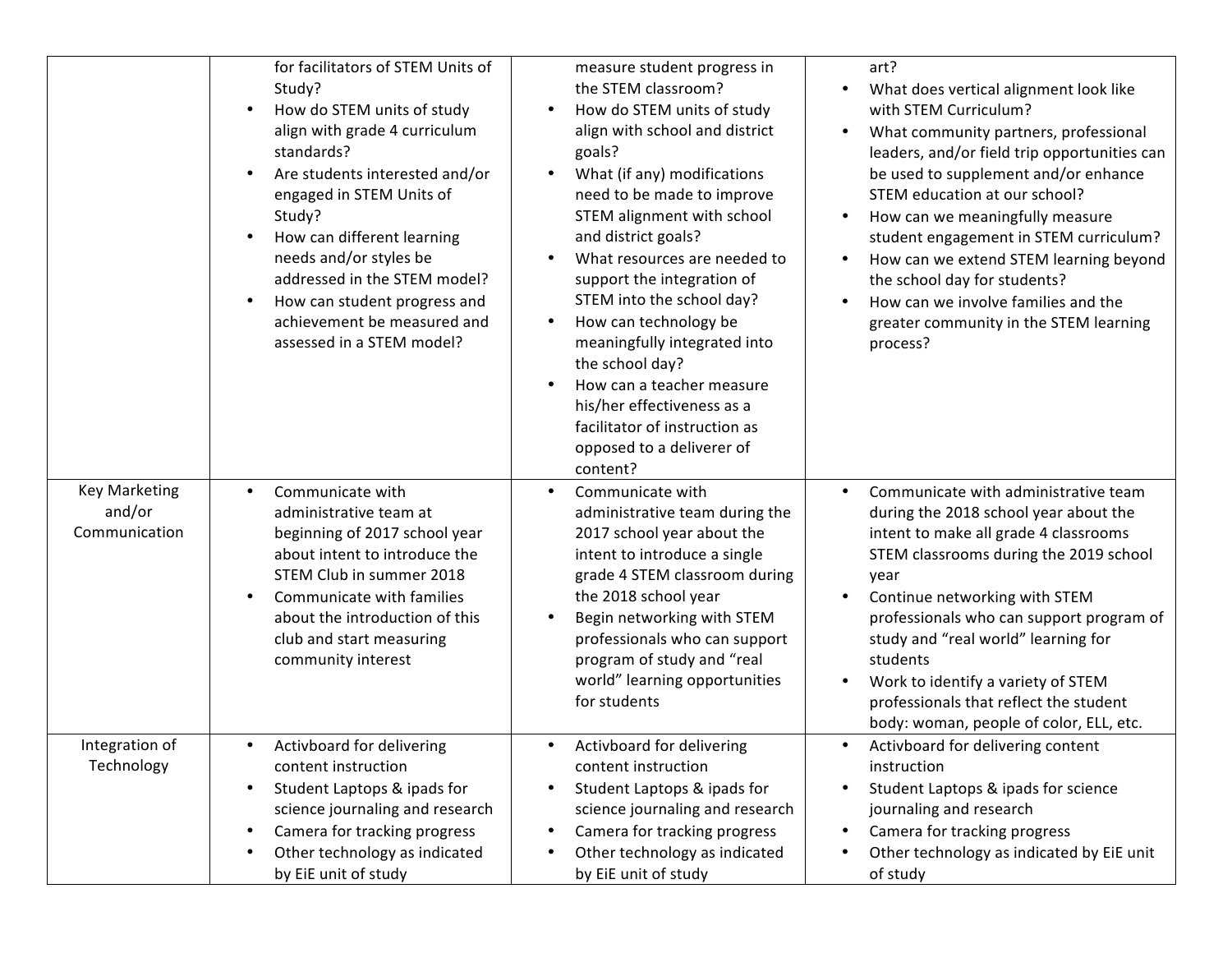| PD for Teachers                                              | STEM Leader will participate in<br>Learner's Edge class Making the<br>Shift to STEM Education to begin<br>understanding the intricacies of<br>a STEM shift and the core<br>tenants of STEM pedagogy<br>STEM Leader will participate in<br>EiE Workshop: Everyone<br>Engineers, which prepares<br>elementary school teachers to<br>use the EiE curriculum to<br>integrate engineering and<br>science instruction in the<br>classroom.<br>If possible, the STEM Leader will<br>also participate in an EiE<br>Workshop specific to the Unit of<br>Study selected for instruction<br>for the summer program. | <b>Teacher Facilitator will</b><br>$\bullet$<br>participate in EiE Workshop:<br>Everyone Engineers, which<br>prepares elementary school<br>teachers to use the EIE<br>curriculum to integrate<br>engineering and science<br>instruction in the classroom.<br><b>Teacher Facilitator will</b><br>participate in other EiE<br>Workshops specific to the units<br>of study selected for<br>instruction | All teacher facilitators will participate in<br>$\bullet$<br>EiE Workshop: Everyone Engineers, which<br>prepares elementary school teachers to<br>use the EiE curriculum to integrate<br>engineering and science instruction in the<br>classroom.<br>All teacher facilitators will participate in<br>other EiE Workshops specific to the units<br>of study selected for instruction<br>All teacher facilitators will participate in<br>in-district professional development<br>around: improving STEM pedagogy in the<br>classroom, reflecting upon EiE units of<br>study, examining EiE alignment with<br>school and district goals, creating original<br>STEM units of study, and beginning the<br>integration of additional content areas,<br>such as math and the arts |
|--------------------------------------------------------------|----------------------------------------------------------------------------------------------------------------------------------------------------------------------------------------------------------------------------------------------------------------------------------------------------------------------------------------------------------------------------------------------------------------------------------------------------------------------------------------------------------------------------------------------------------------------------------------------------------|-----------------------------------------------------------------------------------------------------------------------------------------------------------------------------------------------------------------------------------------------------------------------------------------------------------------------------------------------------------------------------------------------------|----------------------------------------------------------------------------------------------------------------------------------------------------------------------------------------------------------------------------------------------------------------------------------------------------------------------------------------------------------------------------------------------------------------------------------------------------------------------------------------------------------------------------------------------------------------------------------------------------------------------------------------------------------------------------------------------------------------------------------------------------------------------------|
| How will you assess<br>readiness to move<br>into next phase? | Student evaluation of the<br>$\bullet$<br>Summer Workshop<br>Family evaluation of the<br>Summer Workshop<br>Reflection and evaluation of<br>program and professional<br>development by the STEM<br>Leader<br>Approval by the Administration<br>team to move on to Phase 2                                                                                                                                                                                                                                                                                                                                | Student/family evaluation of<br>$\bullet$<br>EiE programming<br>Student assessment at end of<br>$\bullet$<br>EiE programming<br>Reflection and evaluation of<br>$\bullet$<br>program and professional<br>development by the teacher<br>facilitator<br>Approval by the Administration<br>team to move on to Phase 3                                                                                  | N/A; this is the final STEM shift phase outlined at<br>this time                                                                                                                                                                                                                                                                                                                                                                                                                                                                                                                                                                                                                                                                                                           |
| Anticipated<br>Roadblocks                                    | Time: On top of the demands of<br>$\bullet$<br>the traditional teaching day, the<br>STEM Leader will need to find<br>time to plan the unit of study,<br>participate in professional<br>development, and meet with<br>administration to coordinate the<br>logistics of a Summer Workshop.<br>Furthermore, the STEM Leader                                                                                                                                                                                                                                                                                 | Time! (see Phase 1)<br>$\bullet$<br>Money! (see Phase 1)                                                                                                                                                                                                                                                                                                                                            | Time! (see Phase 1)<br>$\bullet$<br>Money! (see Phase 1)<br>Teacher willingness to commit to a new<br>unit of study and/or method of instructing<br>in science and, eventually, other content<br>areas                                                                                                                                                                                                                                                                                                                                                                                                                                                                                                                                                                     |